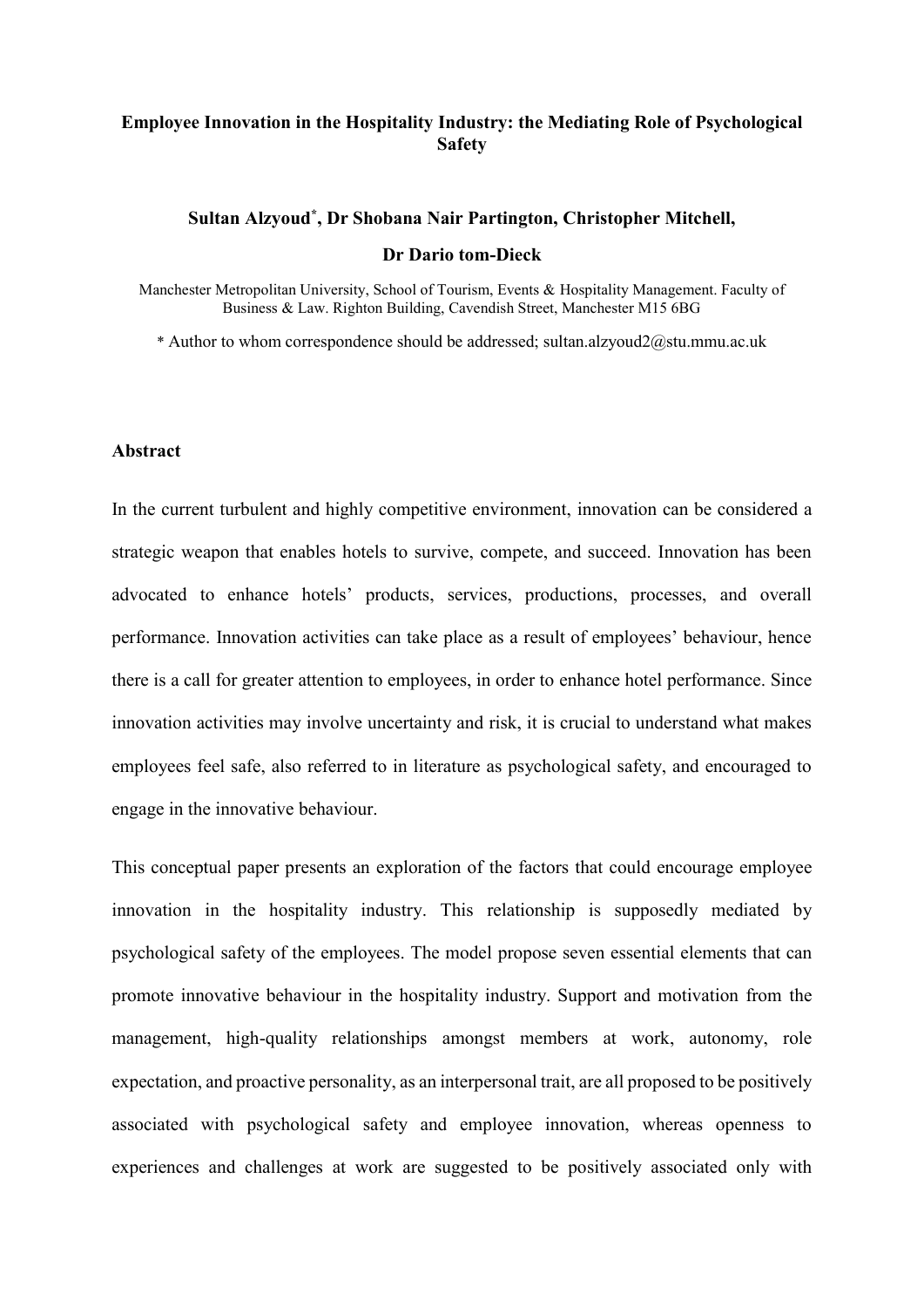employee innovation. Thus, understanding what promotes innovative behaviour will help hoteliers to cultivate and encourage the innovative behaviour amongst hotels' employees. which can, in turn, enhance hotels' services quality and performance.

**Key words:** employee innovation, psychological safety, hospitality Industry.

### **Introduction**

The nature of the hospitality sector is changing continuously. Due to globalisation, technological advancement, and the continuous change of customers' preferences and expectations, hotels are under pressure to be innovative and improve their products and services continuously to meet and exceed guests' expectations. Therefore, providing the same products and services in the same method will not satisfy customers in the long term (Ko 2015) because what is considered new and innovative today will be something customary after a while. Thus, hotels consider innovation an important strategy to face the growing competition and a strategic weapon for success (Al-Ababneh 2015).

Supporting employees' innovative behaviour is an essential step toward improving an organisation's innovativeness and leading to long-term success, especially for the service sector (Li et al. 2016). As the hospitality industry is highly dependent on human resources in its operations, these resources can be a source of competitive advantages particularly if they are encouraged to engage in innovative behaviours. Thus, encouraging employee innovation can enhance hotels' operations (Orfila-Sintes and Mattsson 2009), service quality and customer satisfaction (Pivcevic and Petric 2011), customer retention, and hotels' financial performance (Grissemann et al. 2013). However, suggesting or implementing new idea in the workplace such as proposing new product or services, changing the current work procedures, or doing things in a good and new ways can involve a high level of uncertainty and risk (Kark and Carmeli 2009). The notion that a large number of new innovations fail and do not last for long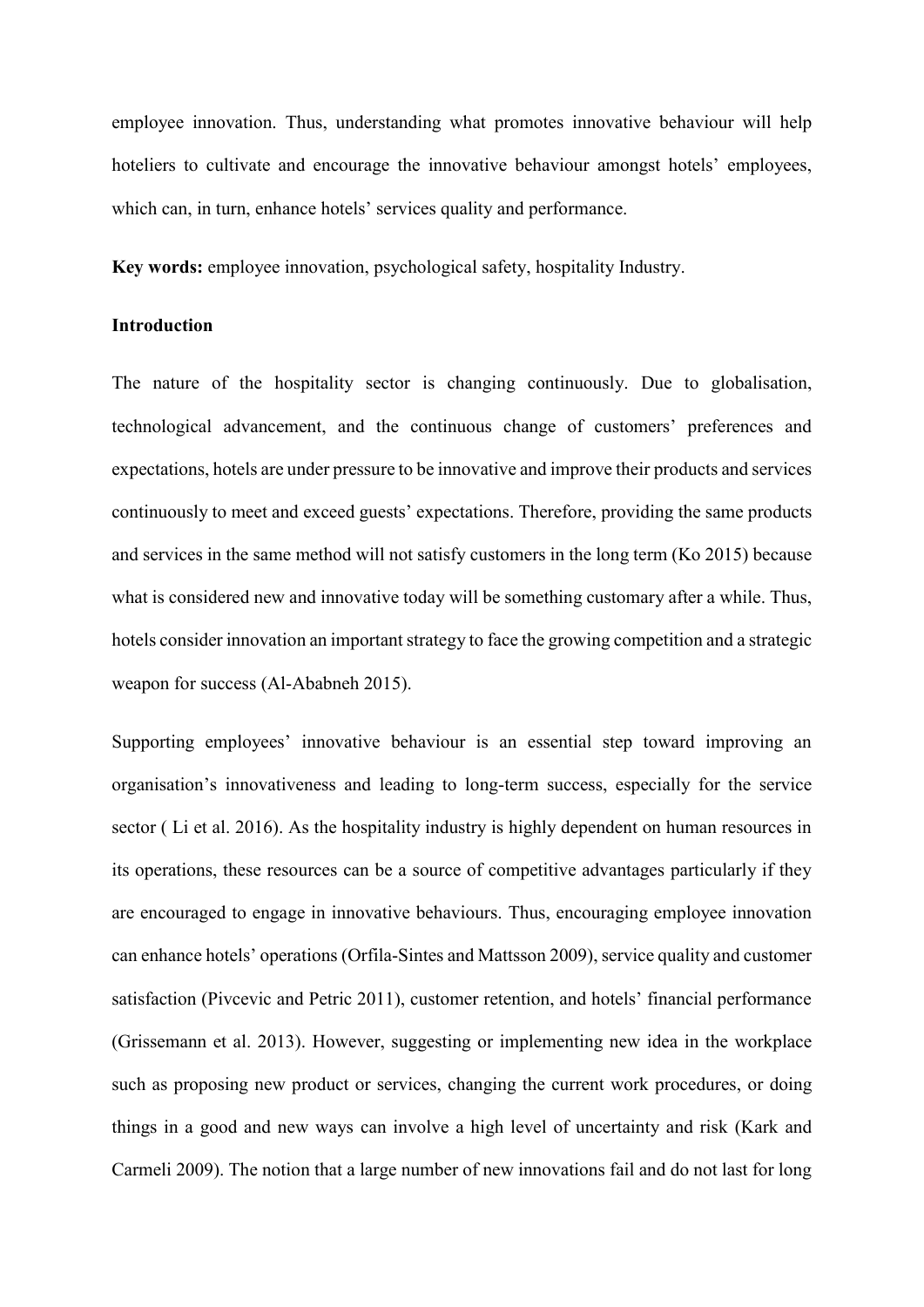(Carmeli et al. 2014; Liu et al. 2016) makes employees tentative of showing innovative behaviour. Therefore, it is essential to understand what makes employees feel safe, also described as psychological safety in the literature, and motivated to engage in innovative behaviour at work.

Psychological safety has been defined as a shared perception amongst organisation's members that showing behaviours such as speaking up, asking questions, providing feedback, or suggesting new ideas will not be seen negatively by others, and there are no negative consequences of such behaviours (Edmondson 1999; 2004). In the hospitality industry, little research had been conducted to understand what encourages employee innovation and the links to psychological safety. This paper aims to discuss and propose a conceptual framework of the factors that could encourage employee innovation in the hotel industry with the mediating role of psychological safety. Therefore, this paper firstly provides an overview of innovation in the hotel industry and the relationship between employee innovation and psychological safety in the workplace. This is followed by a proposed conceptual model that could encourage employees to engage in innovative behaviour in the hospitality industry with the mediating role of psychological safety. Finally, it presents a conclusion and recommendation for future research.

## **Innovation in the Hotel Industry** (Almost changed all this section)

At the present, the success of most organisations depends on their ability to innovate (Self et al. 2010). Innovation is considered a vital element that can enhance organisations' performance and lead to long-term survival (Campo et al. 2014). The term innovation originates from the Latin word '*innovare'*, which means making something new (Sarri et al. 2010). People often have a different understanding of what innovation means, and usually, cannot distinguish it from creativity (Tidd and Bessant 2013). In fact, creativity and innovation are sometimes used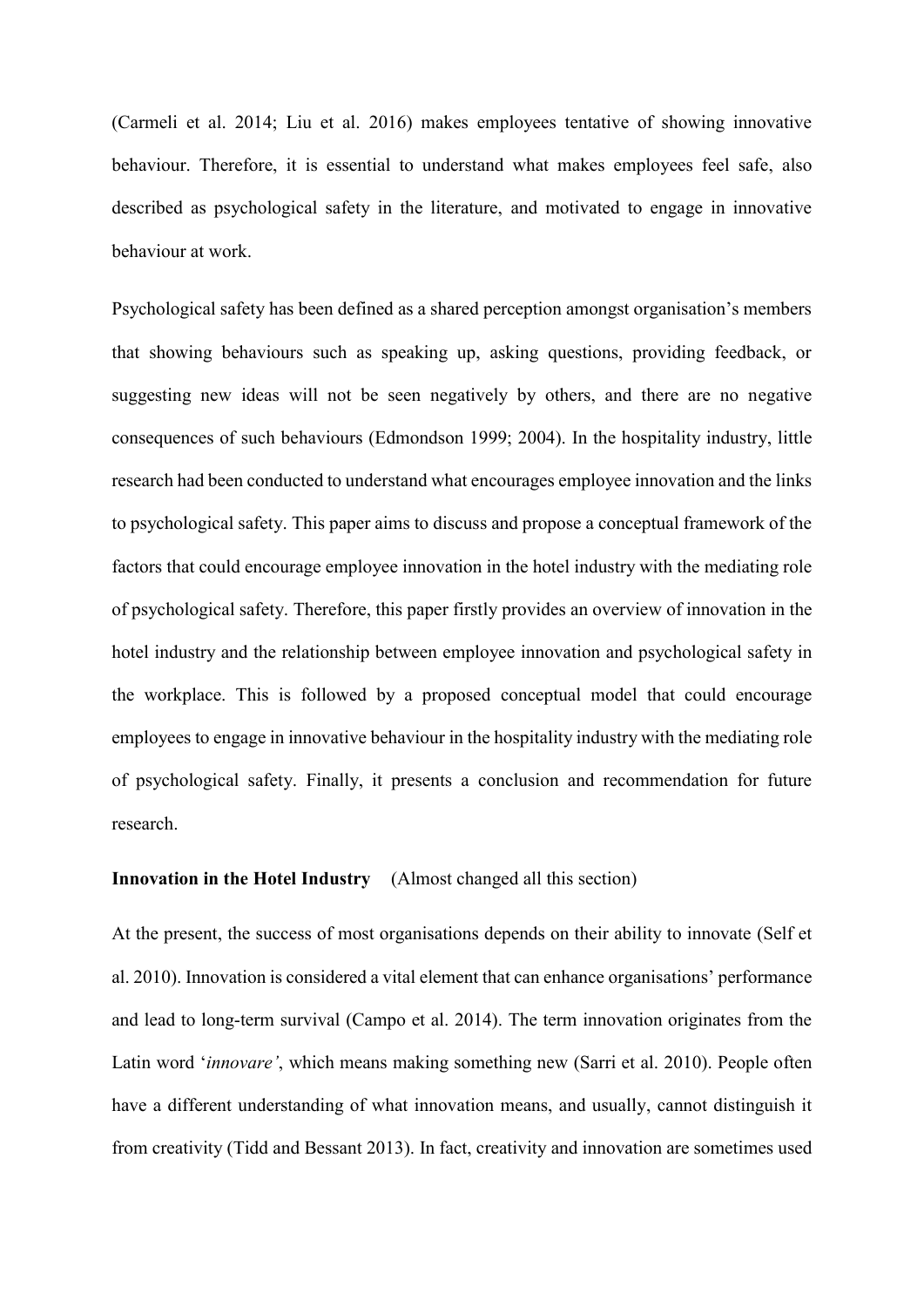interchangeably and seem as one term for many people (Al-Ababneh 2015). Therefore, it is important to distinguish the two terms. Creativity has been defined as 'the development of ideas about products, practices, services, or procedures that are (a) novel and (b) potentially useful to the organisation' (Shalley et al. 2004: 934). On the other hand, innovation has been defined as 'a process of turning opportunities into new ideas and of putting these into widely used practice' (Tidd and Bessant 2009: 16). In addition, innovative ideas can be generated either by oneself or can be adopted from others, while creative behaviour can be seen as a component of innovative behaviour (Yuan and Woodman, 2010). Thus, it can be comprehended that creativity is about generating new and novel ideas, while innovation involves generating and implementing of creative ideas successfully (Hammond et al. 2011; Shalley et al. 2004).

Innovation in hotels can range from radical to incremental innovation. Radical innovation through the introduction of new products or services to the market, whereas incremental innovation involves the improvement or modification of the current service such as the shift from using keys to swiping cards, or adding value to current service via adding novel facilities such as serviced apartments (Al-Ababneh 2015; Ottenbacher and Gnoth 2005). In addition, innovation in the hotel industry can take several forms such as new product or service development, enhancing customer service, and the continuous improvement of products, services, processes, and work procedures (Wong and Pang 2003). Furthermore, other researchers such as Victorino et al. (2005) classified innovation in the hotel sector into three clusters: innovation regarding the hotel type such as the evolution of new hotels' classifications such as boutique hotels, innovation regarding service design, and innovation about employing the technology to enhance guests' experiences.

Innovation can be considered an essential factor for hotels to compete and succeed (Chen 2011). One of the crucial benefits of successful innovation for hotels is gaining a competitive advantage (Ottenbacher and Gnoth 2005). Thus, innovation is considered a major element that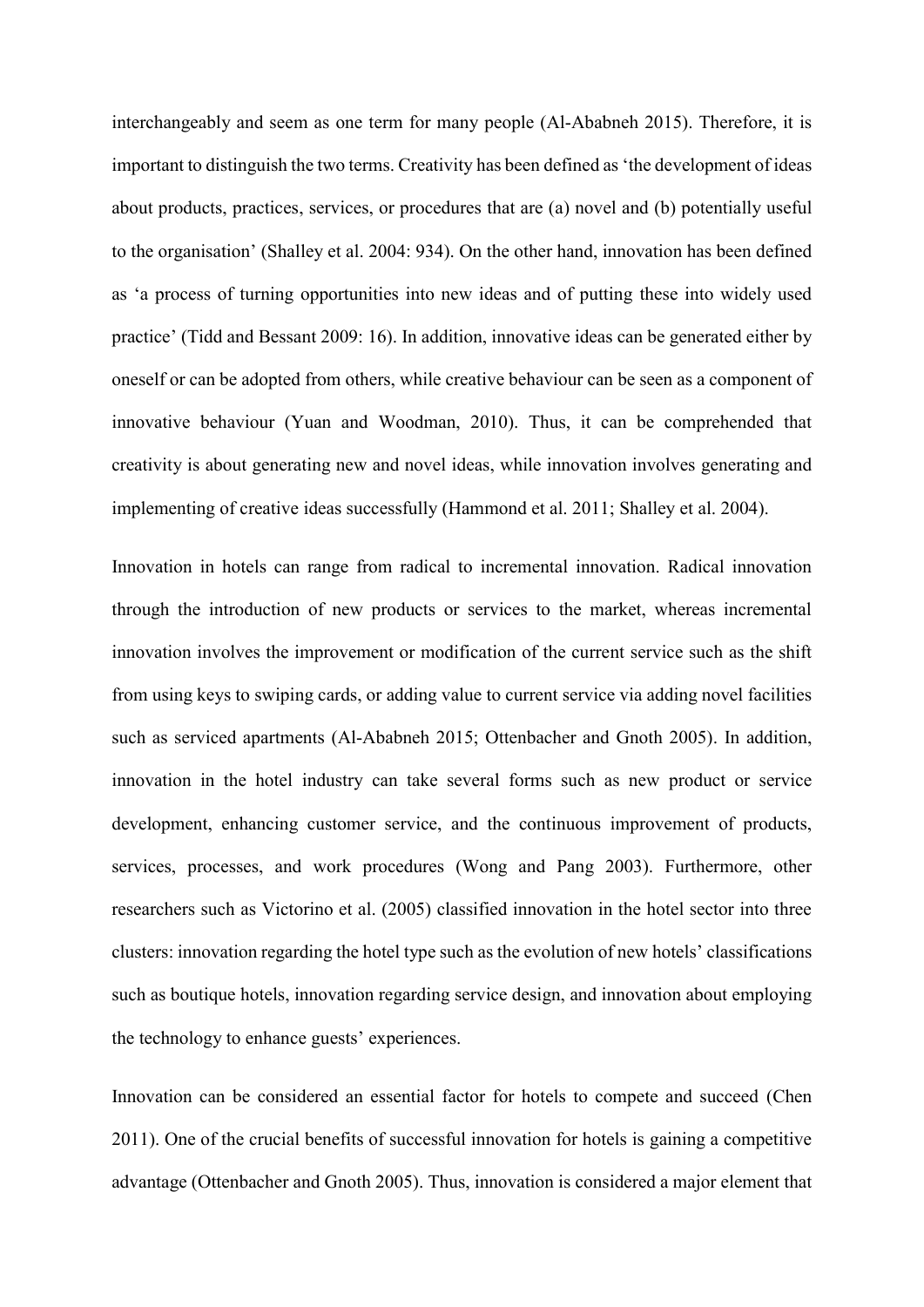can improve hotels' operations (Wong and Ladkin 2008), and enhance hotel's performance (Grissemann et al. 2013). These and many other benefits of innovation have motivated researchers to explore the determinants of innovation in the hotel sector. For example, in a survey study that was conducted at one of the tourist destinations in Spain, Martĺnez-Ros and Orfila-Sintes (2009) found that the form of the hotel management, the hotel market strategy and the hotel location and size are three main determinants of innovation activities in the hotel sector. Furthermore, following the work of Ottenbacher and Gnoth (2005), that identified what encourages successful service innovation, and drawing on the literature of hospitality innovation, Orfila-Sintes and Mattsson (2009) developed and tested a model of the essential determinants of innovative behaviour in the hotel industry and their influence on performance. The results verified the model and confirmed that innovation determinants such as providing additional services, being a part of a hotel chain (for the hotel), booking through tour operator, and managing the hotel by the owner can influence the four types of innovation: management, external communication, service scope, and back-office innovation, which, in turn, can improve the hotel performance in term of occupancy rate.

Developing new services in the hotel industry need the involvement of the front-line employees as they are in a direct contact with guests and acknowledge their needs and wants (Orfila-Sintes and Mattsson 2009). In fact, employees at the front-lines can have a clear vision about opportunities of change and improvement at work, sometimes better than top management (Carmeli and Spreitzer 2009). Thus, as the service quality depends mainly on the employees who provide it, employees' participation is crucial to the success of innovation in this sector (Chang et al. 2011), particularly as their contribution has been found improving service quality and customer satisfaction (Pivcevic and Petric 2011). Researchers such as Kattara and El-Said (2013), and Wong and Ladkin (2008) found that the innovative ideas that have been suggested by employees have improved the quality of hotels services. Therefore, it is important to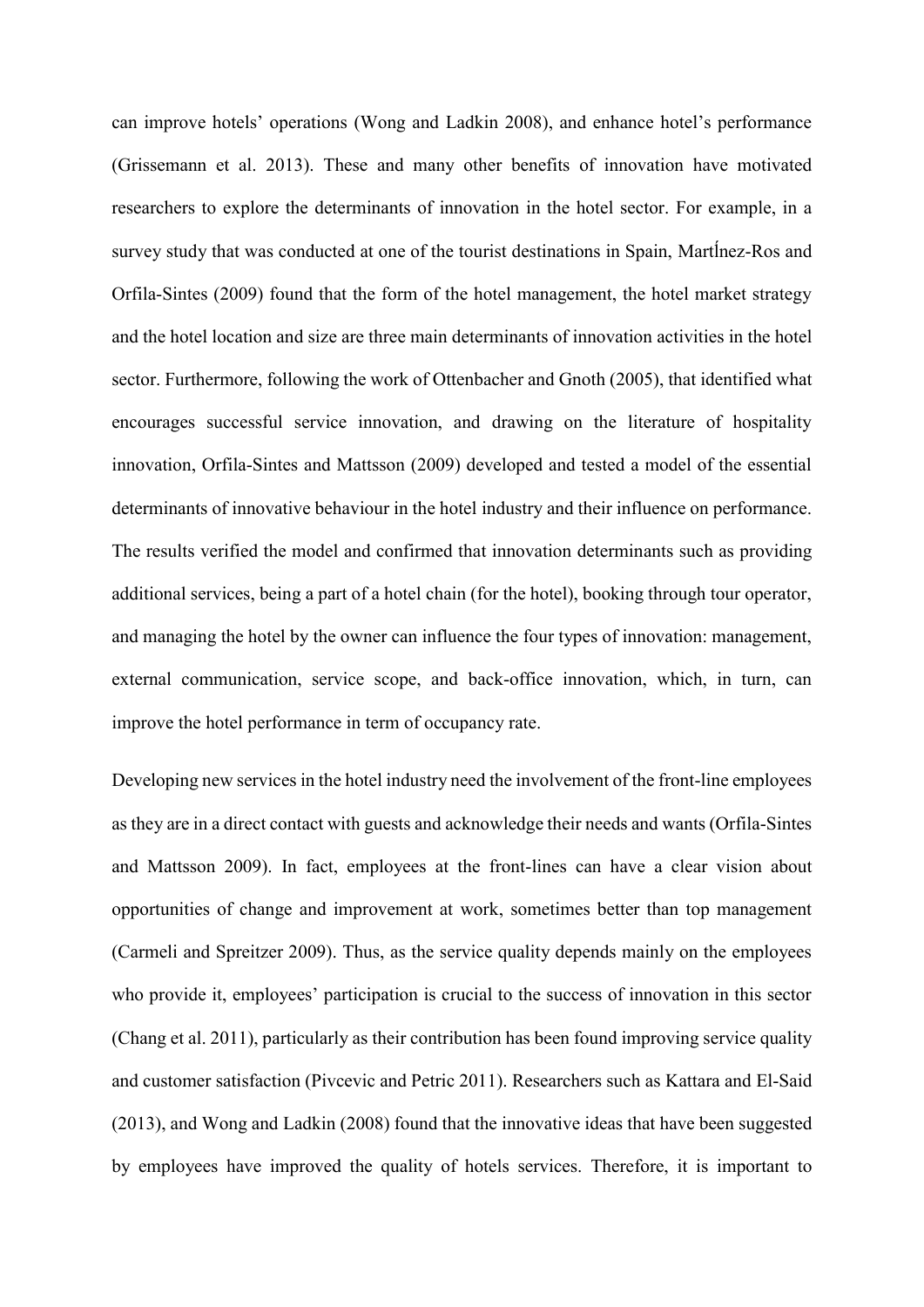encourage hotels' employees to engage in innovative behaviours to increase hotel innovativeness.

Despite the high importance of innovation to the hotel sector, it has received little attention from scholars especially in relation to employee innovation (Al-Ababneh 2015; Ko 2015; Ottenbacher 2007). This lack of attention perhaps refers to the belief that creativity and innovation are generally linked to artistic industries such as painting, fiction writing, or music composing (Al-Ababneh 2015), or might also be linked to the belief that innovation is related only to industrial and technological industries such as automobiles, airplanes, phones and electrical devices. In addition, the main interest of hotels, historically, is to provide lodging service to travellers such as food and accommodation (Wong and Ladkin 2008), which might make people think that hotels focus merely on these main activities to satisfy customers' needs instead of innovation. Therefore, there is a call for more studies on innovation in the hotel industry, particularly employee innovation (e.g. Chen 2011; Grissemann et al. 2013; Ko 2015).

#### **Employee Innovation and Psychological Safety**

Employee innovative behaviour is considered an essential factor that can enhance an organisation performance and lead to long-term survival (Campo et al. 2014). The terms 'employee innovation', 'employee's innovative behaviour', and 'employee innovativeness' are often used interchangeably in the literature. Thus, employee innovation is a behaviour aims to develop new products, services, improves work process, or a combination of these, and may lead to a reduction in costs (Åmo 2005).

Innovative behaviour is considered a complex behaviour, and several researchers have considered it consists of two phases: introduction or generation of novel ideas, and idea implementation (Hammond et al. 2011; Janssen 2000; Scott and Bruce 1994; Shalley et al. 2004; Yuan and Woodman 2010). Idea generation involves the development or adoption of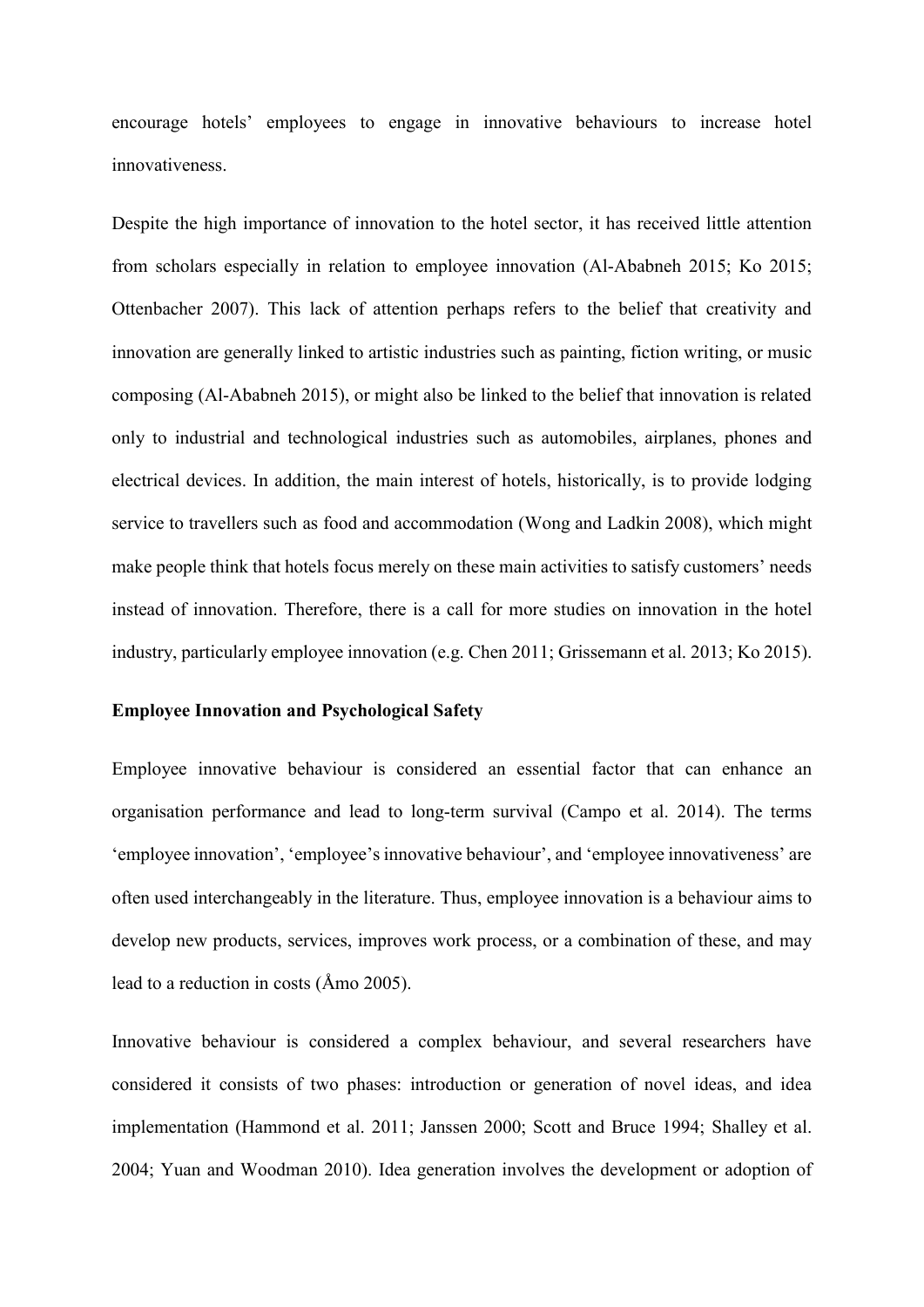ideas that can solve work problems or can make a positive change in the work environment, whereas implementation is the conversion of these ideas into actions (Yuan and Woodman, 2010). However, other researchers such as Janssen (2005), Slåtten and Mehmetoglu (2011), and Al-Ababneh (2015) suggested that employee innovation comprises of three phases: First, employee's innovation starts with problem recognition and the creating or adopting of novel ideas. Then, the innovative employee seeks support and tries to promote his or her ideas. At the final stage of innovation, the employee tries to make the idea productive and usable by producing a model or prototype that can be experienced and used at work. However, in the hotel industry, various studies have suggested that the boundaries between these stages are indistinct and using unidimensional construct is more sufficient (Li and Hsu 2016; Martĺnez-Ros and Orfila-Sintes 2009). Thus, drawing on the works of Janssen (2000); Scott and Bruce (1994) and Yuan and Woodman (2010), employee innovation in this study is defined as an employee's deliberate behaviour to generate and/or implement new and creative ideas into his or her workplace that can improve work or solve problem.

The importance of employee innovation has been confirmed in the hotel sector (Al-Ababneh 2015; Grissemann et al. 2013; Liu et al. 2016), therefore, investing in human resources can be one of the strategies to promote innovation in this industry. In fact, encouraging people to engage in innovative activities can occur through establishing a non-threatening environment that supports new ideas, knowledge sharing, and makes people comfortable to take risks (Gilson and Shalley 2004). Such environments are described in the literature as psychologically safe working environments. According to Kahn (1990: 705), psychological safety is a 'sense of being able to show and employ self without fear of negative consequences to self-image, status, or career'. Several researchers such as Frazier (2016), Kark and Carmeli (2009), Vinarski-Peretz and Carmeli (2011) and Yuan and Woodman (2010) have confirmed the importance of psychological safety in promoting employee engagement in their roles, and more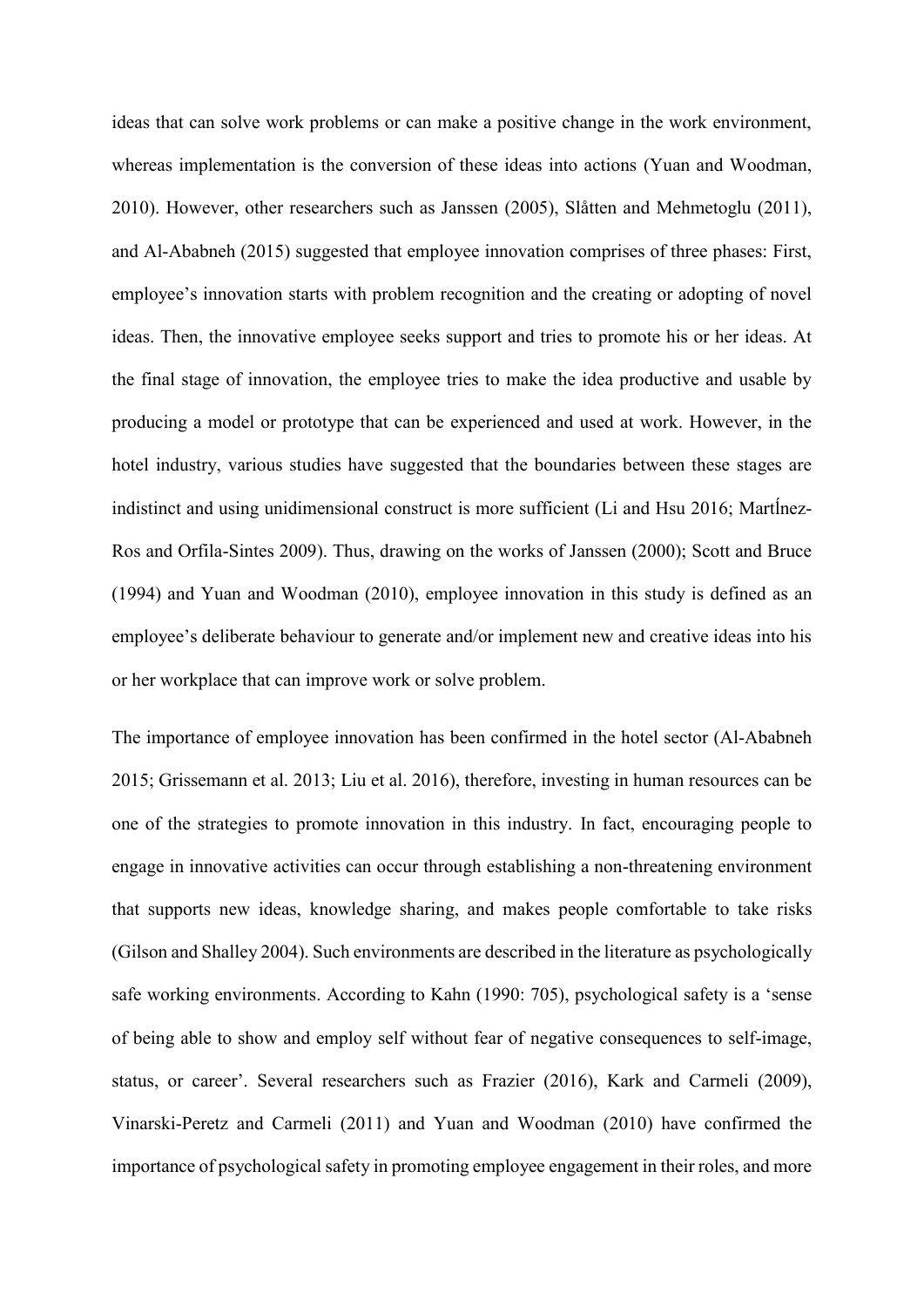importantly improving their engagement in innovative behaviour. Thus, psychological safety encourages individuals to speak up, give suggestions, and do things in a new and a good way without fearing of negative repercussions (Muna Ibrahim and Zhang 2015; Edmondson and Lei 2014). Moreover, psychological safety improves knowledge sharing and learning in organisations (Edmondson 1999, 2004; Edmondson & Lei 2014) and encourages employees to discuss errors that occur at work (Frese and Keith 2015). Therefore, in this study psychological safety is considered a vital element that works as a mediator to contribute towards employee innovative behaviour.

#### **The proposed model**

The significant role of innovative behaviour for organisations has encouraged several researchers to explore what encourages and enhances employees' initiatives. Thus, several authors tried to develop models of innovative behaviour determinants in the work environment. Åmo (2005), categorised the factors that influence employee innovation into two categories: organisational contextual factors and employees' interpersonal factors. Firstly, interpersonal factors' influences on innovative behaviour have been studied by several authors. For example, personality traits such as being proactive (Åmo 2005; Seibert et al. 2001), and openness to experience has been found positively associated with employees' innovative behaviour (Batey and Furnham 2006; Hammond et al. 2011; Yesil and Sozbilir 2013). Furthermore, Janssen (2000), suggested that employees with high educational level demonstrate more innovative behaviour than others. However, individual factors alone do not promote employee innovation, yet, employees' expectations about the benefits and risk of innovative behaviour have a more significant influence (Yuan and Woodman 2010). Furthermore, using a survey method to examine the influence of environmental factors (e.g. support for innovation, participative safety), and proactive personality on employee innovation in international hotels in Taiwan, Chen (2011) found that the influence of environmental factors on employee innovation is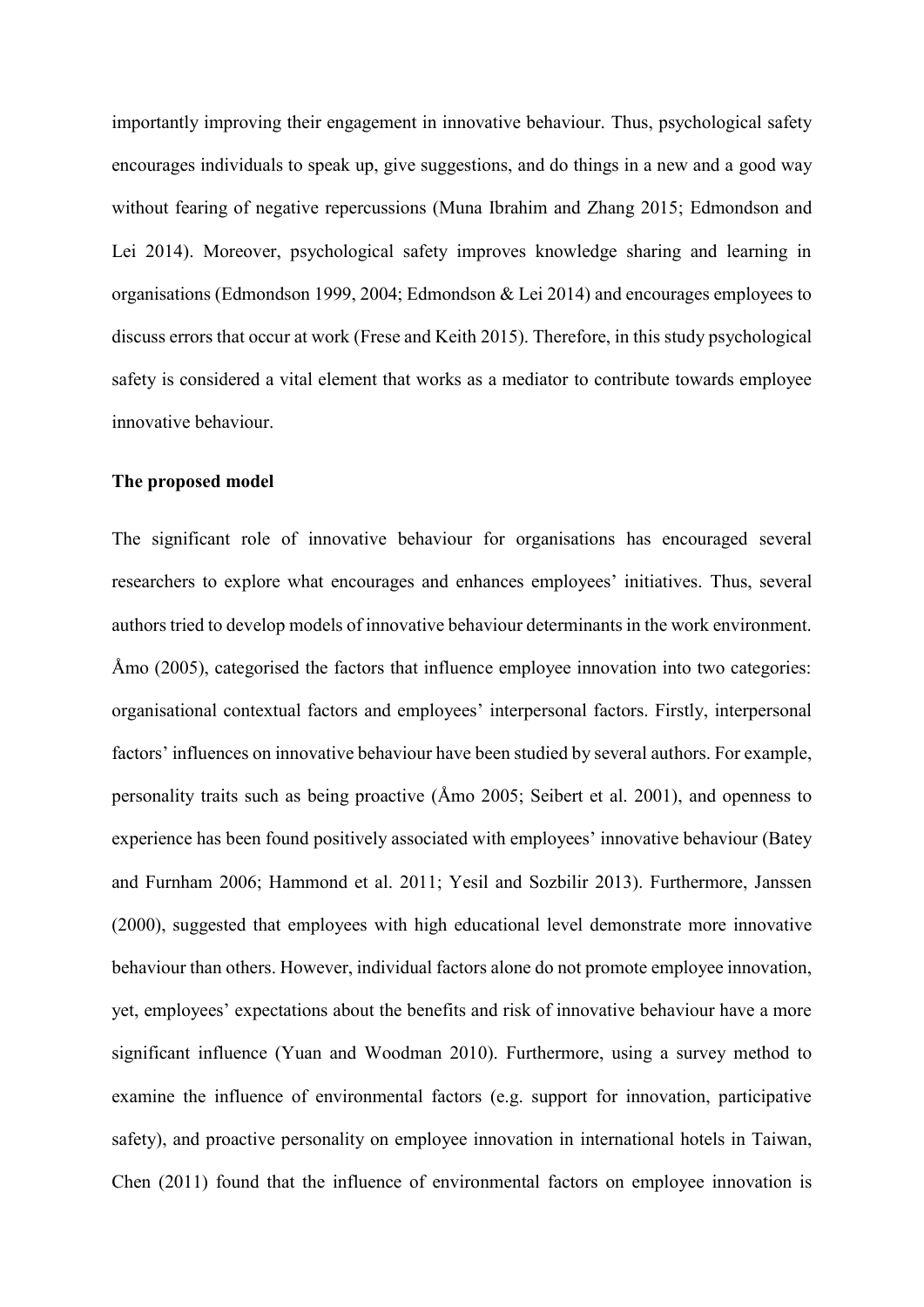greater than the influence of interpersonal factors. Therefore, several authors have focused mainly on studying the effect of contextual factors on creativity and innovation (e.g. Grissemann et al. 2013; Hunter et al. 2007; Martĺnez-Ros and Orfila-Sintes 2009; Orfila-Sintes and Mattsson 2009).

In a meta-analysis study, Hammond et al. (2011) identified the most important predictors of individual innovation that can encourage the generation and implementation of innovative ideas, which are contextual factor such as: autonomy, role expectation, challenges and complexity, leader-member exchange, supervisory support, positive relationships at work, positive work climate, supportive climate for innovation, and intrinsic and extrinsic motivation. However, in the hospitality industry, few studies have been conducted to explore what encourages and enhance employee innovation. Ko (2015) investigated what motivates employees' innovative behaviour in the hotel sector from the managements' perspective in Taiwan. The results suggest that five factors can motivate employees' innovative behaviour: training and development, support and motivation from top management, open policy, recognition, and autonomy and flexibility, respectively from the most to the least important based on supervisors' perceptions. However, the author noted that cultural factors might have had an influence on the findings, thus, more studies are needed.

According to Chen (2011), a hotel management that encourages employees to take risks, and rewards their novel ideas can motivate innovative behaviour. Thus, since innovative behaviour can involve interpersonal risk-taking (Al-Ababneh, 2015), it is important to promote employees' perception of psychological safety at work, which can alleviate the fear of taking risks (Edmondson & Lei 2014). However, reviewing the literature has revealed that the role of psychological safety in enhancing innovative behaviour in the hospitality industry was neglected. Therefore, the proposed conceptual model focuses on the variables that could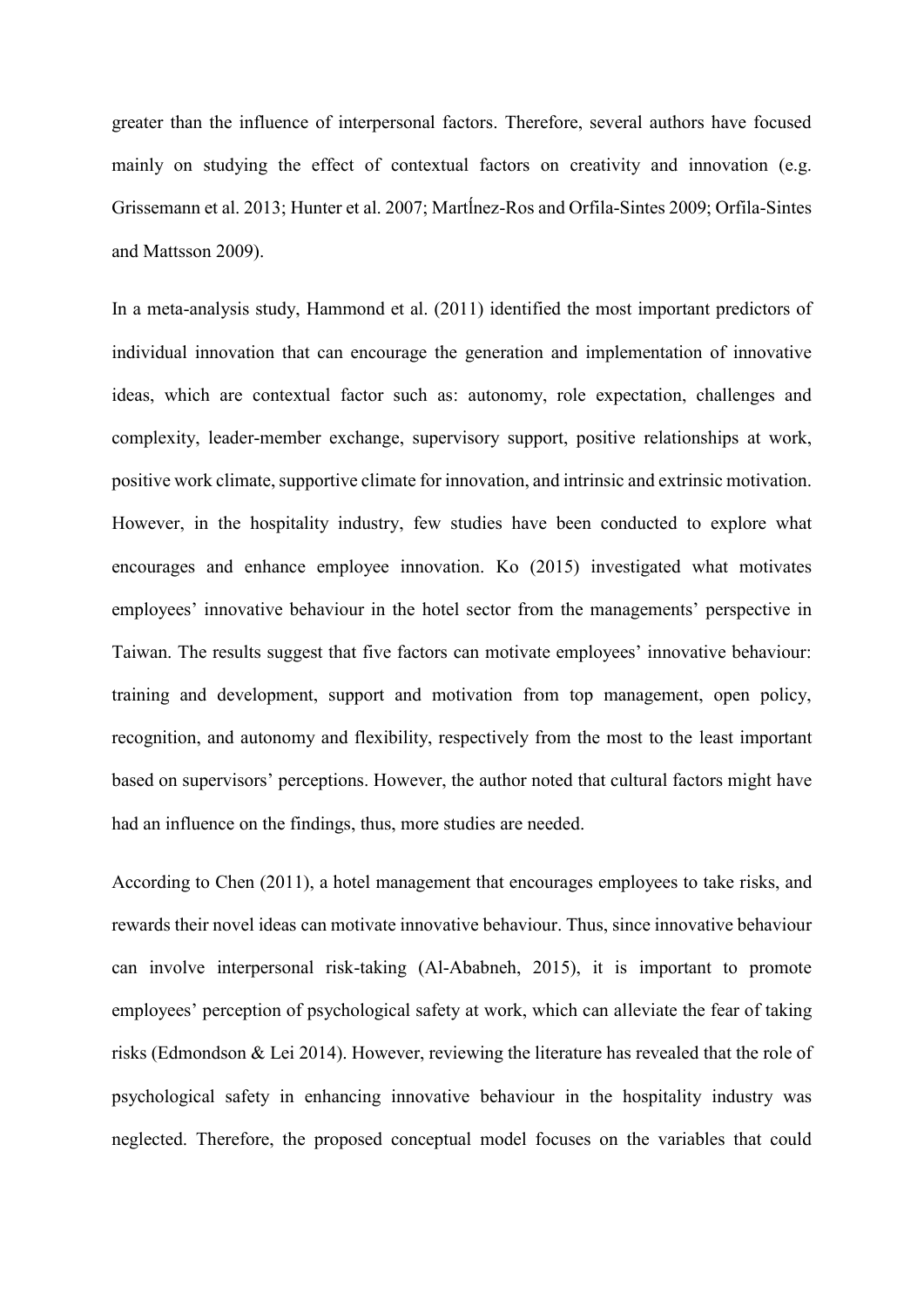promote employees' innovative behaviour in the hotel sector with the mediating role of psychological safety.

An organisation's management has a vital role in promoting both psychological safety (Edmondson 1999, 2004; Frazier et al. 2016; Kahn, 1990) and employee innovation (Åmo 2006; Chen 2010; Lee and Tan 2012) in any work setting, including the hotel industry. Hotels' top management has the power and the responsibility to establish polices, strategies, and guidelines that could encourage employees to feel safe and motivated to engage in innovative behaviour. Establishing a psychologically safe climate that is supportive for trial and error, and allow employees to try new things can alleviate employees' fear of any negative consequences of showing innovative behaviour (Yuan and Woodman 2010). In addition, establishing a reward system that complements employees' motivation to innovate (Lee and Tan 2012), providing verbal support (Chen 2010) and recognition makes employees feel that innovative behaviour is valued and desired. Thus, when a hotel's employees perceive that developing innovative ideas in their work setting is an appreciated and rewarded behaviour and managers are accessible and listen to their contributions, they will be more likely to feel safe to take risks and motivated to develop innovative ideas. Therefore, it can be proposed that:

*Proposition 1: Management's support and motivation are positively associated with psychological safety and employee innovation in the hospitality industry.* 

Having a high-quality relationship amongst members in a workplace positively influences employees' perception of psychological safety (Carmeli and Gittell 2009; Edmondson 1999, 2004; Frazier et al. 2016), and employees' innovative behaviour (Scott and Bruce 1994; Vinarski-Peretz and Carmeli 2011; Yuan and Woodman 2010). As an illustration, a trusted relationship amongst co-workers and between employees and their supervisors makes employees feel more secure when conducting innovative behaviour because this trusted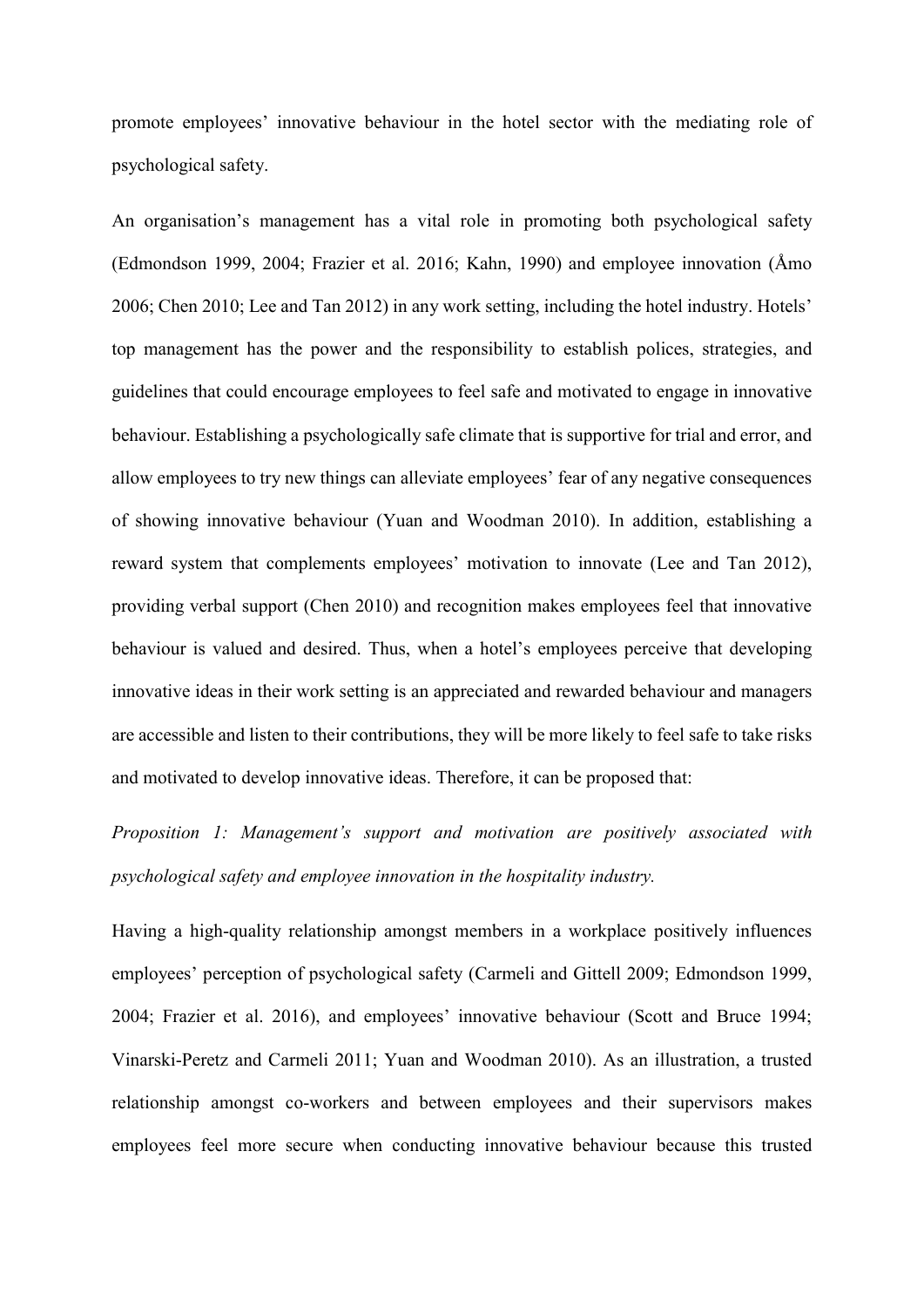relationship eliminates the fear of being embarrassed or punished when trying innovative ideas and failing (Yuan and Woodman 2010). Moreover, a high-quality relationship at work makes an employee feel cared for and valued, which promotes their perception of psychological safety and then motivates innovative behaviour (Vinarski-Peretz and Carmeli 2011). Thus, feeling valued and supported at work can promote employee innovation (Scott and Bruce 1994), and improves the probability of innovation to be successful (Yuan and Woodman 2010). Therefore, a good relationship amongst co-workers and between employees and their supervisors in the hotel industry can be considered a vital element to promote psychological safety and employee innovation. Thus, it is proposed that:

*Proposition 2: A good relationships amongst co-workers, and between employees and their supervisors are positively associated with psychological safety and employee innovation in the hospitality industry.*

The next posited element is autonomy or freedom in the workplace. Autonomy means that an employee has a certain degree of freedom to decide how to fulfil his or her tasks (Ko 2015). When employees experience autonomy in their jobs, it means that they are trusted to choose how to accomplish their tasks, thus, this freedom promotes the perception of psychological safety in the workplace (Frazier et al. 2016). In addition, giving employees freedom and interdependence to choose how to carry out their tasks at work is considered an important factor that improves members' ability to innovate (Hammond et al. 2011). Consequently, people's perception of autonomy at work enables them to take decisions and establish solutions for problems (Chandrasekaran and Mishra 2012) which can be considered a motivator for innovative behaviour that increases the probability of coming up with novel ideas and reaching innovative solutions. In the hospitality industry, there are standards and guidelines to ascertain service quality that employees are expected to follow, which may mean less freedom. However, autonomy in the hotel sector has been considered one of the factors that encourages innovative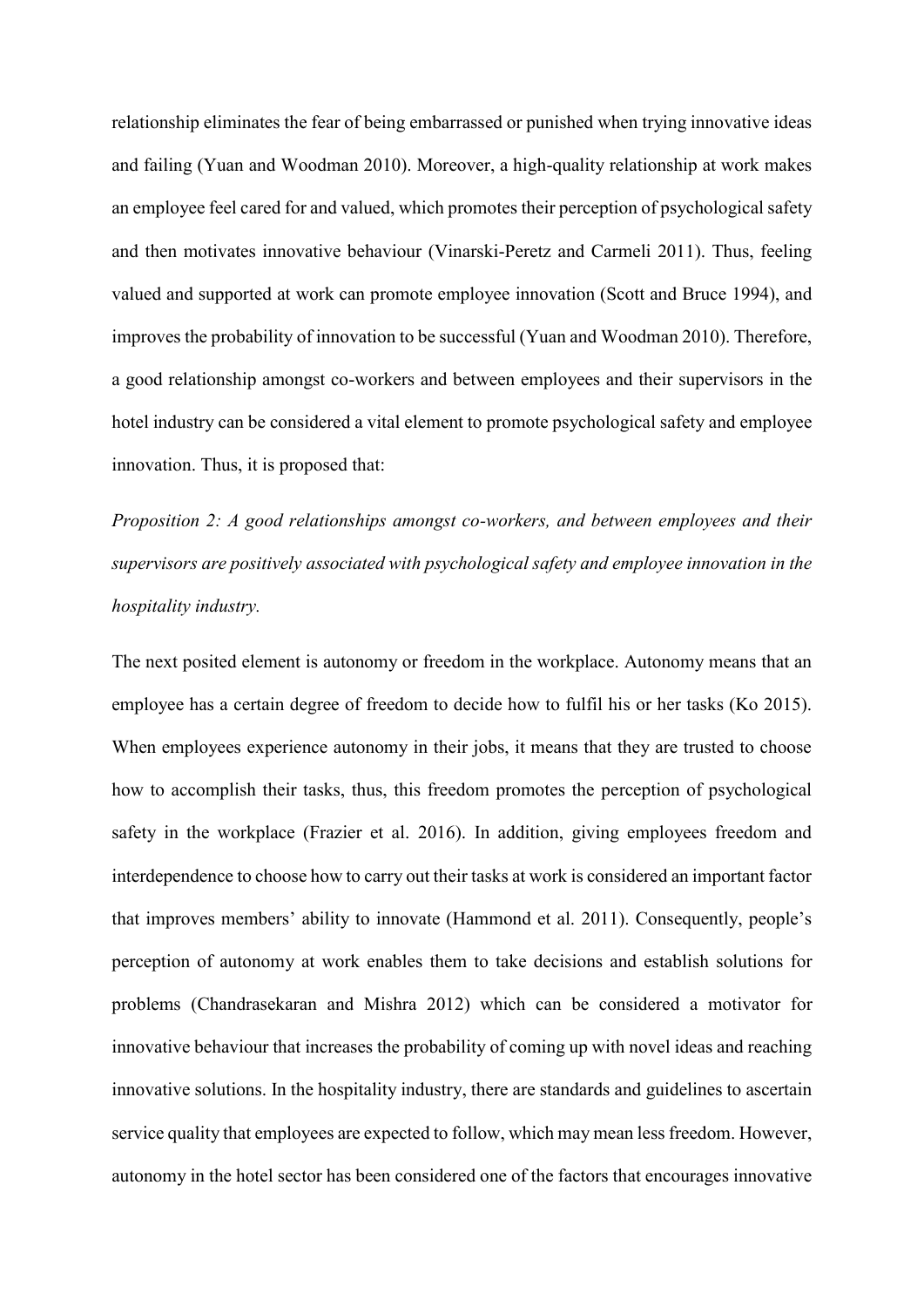behaviour (Ko 2015). In fact, giving employees a certain level of autonomy in performing their tasks means that they are empowered to take decisions, which can promote employee innovation. Consequently, we propose that:

*Proposition 3: Employees' perception of autonomy is positively associated with psychological safety and employee innovation in the hospitality industry.* 

Another predictor for psychological safety and employee innovation is role expectation (or role clarity). This means it is important to let an employee have a clear understanding of what he or she is expected to do (Frazier et al. 2016). Creating a perception amongst employees at work that they are expected to be creative and innovative improves their innovative performance (Hammond et al. 2011), and promotes psychological safety (Frazier et al. 2016). Extensive research has found a positive relationship between individuals' perception that they are required and expected to be innovative and capable of individual innovation. (Carmeli and Schaubroeck 2007; Scott and Bruce 1994; Unsworth et al. 2005). Thus, when employees perceive that they are expected to be innovative, they will be more likely engage in innovative behaviours such as idea generation and implementation, and this perception makes employees feel that innovation is desired and expected, and both managers and co-workers will value employees' contributions (Yuan and Woodman 2010). Therefore, in the hospitality industry we can propose that:

*Proposition 4: Role expectation is positively associated with psychological safety and employee innovation in the hospitality industry.*

Personality traits is another factor that can influence employee innovation and psychological safety in the hotel industry. The first trait is being proactive. A proactive person has been found to be positively associated with an employee's innovative behaviour (Chen 2011; Seibert et al. 2001) and psychological safety (Frazier et al. 2016). People who are considered proactive have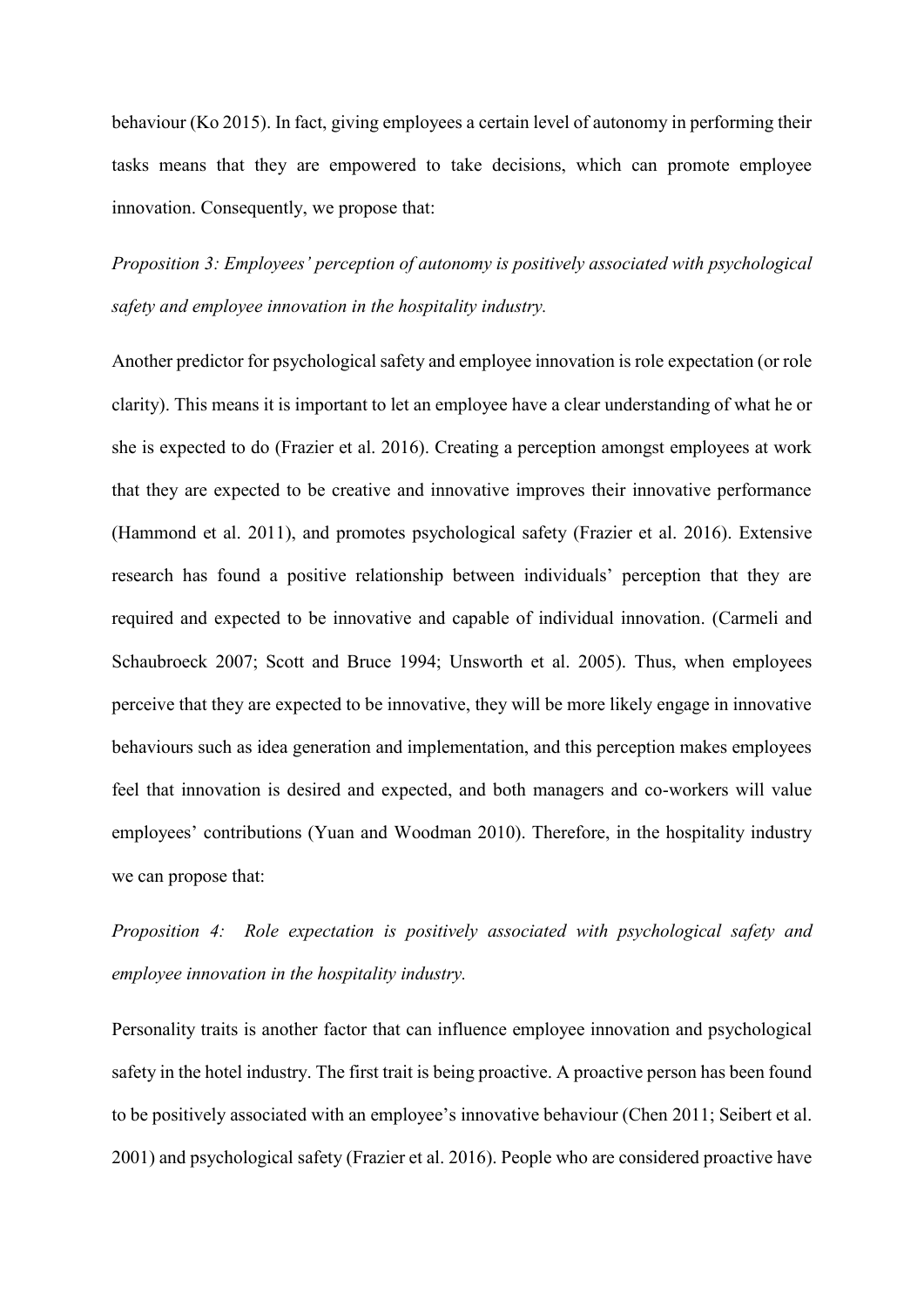a long-term focus, and they continually look for information, scan the environment, foresee the future, and create plans for change (Thomas et al. 2010). In addition, a proactive person is aware, goal oriented, self-motivated (Parker et al. 2010), and has the tendency to change the current situation via proactive behaviours (Fuller and Marler 2009); whereas, a person with low proactive traits tends to adapt to the current situation without thinking of changing the status quo (Bergeron et al. 2014).

In the hotel sector, employees are in a direct contact with guests, serving them and responding to their requests (López-Cabarcos et al. 2015). Thus, a proactive personality seems important in the hospitality industry as such a person has the ability to develop creative solutions and implement them (Miron et al. 2004), which may improve guest satisfaction. Furthermore, proactive personality in the hotel context is associated with employees' enthusiasm to develop innovative products that may improve performance (Chen 2011). However, Chen argues that the effect of environmental factors on innovative behaviour outweighs the effect of individual factors. Taken together, we propose that:

# *Proposition 5: Proactive personality is positively associated with psychological safety and employee innovation.*

Another personality trait that is related to employee innovation behaviour is openness to experience (Hammond et al. 2011; Yesil and Sozbilir 2013), but not associated with psychological safety (Frazier et al. 2016). This trait has been defined as the 'disposition to be imaginative, nonconforming, and unconventional' (Judge et al. 2002: 765). According to Batey and Furnham (2006), openness to experience is the most significant personality trait that can predict individuals' inclination for innovation. Individuals with openness to experience trait can be characterised as being less shy and adaptable to changes and new experiences, which seems important for innovative behaviour (Hammond et al. 2011).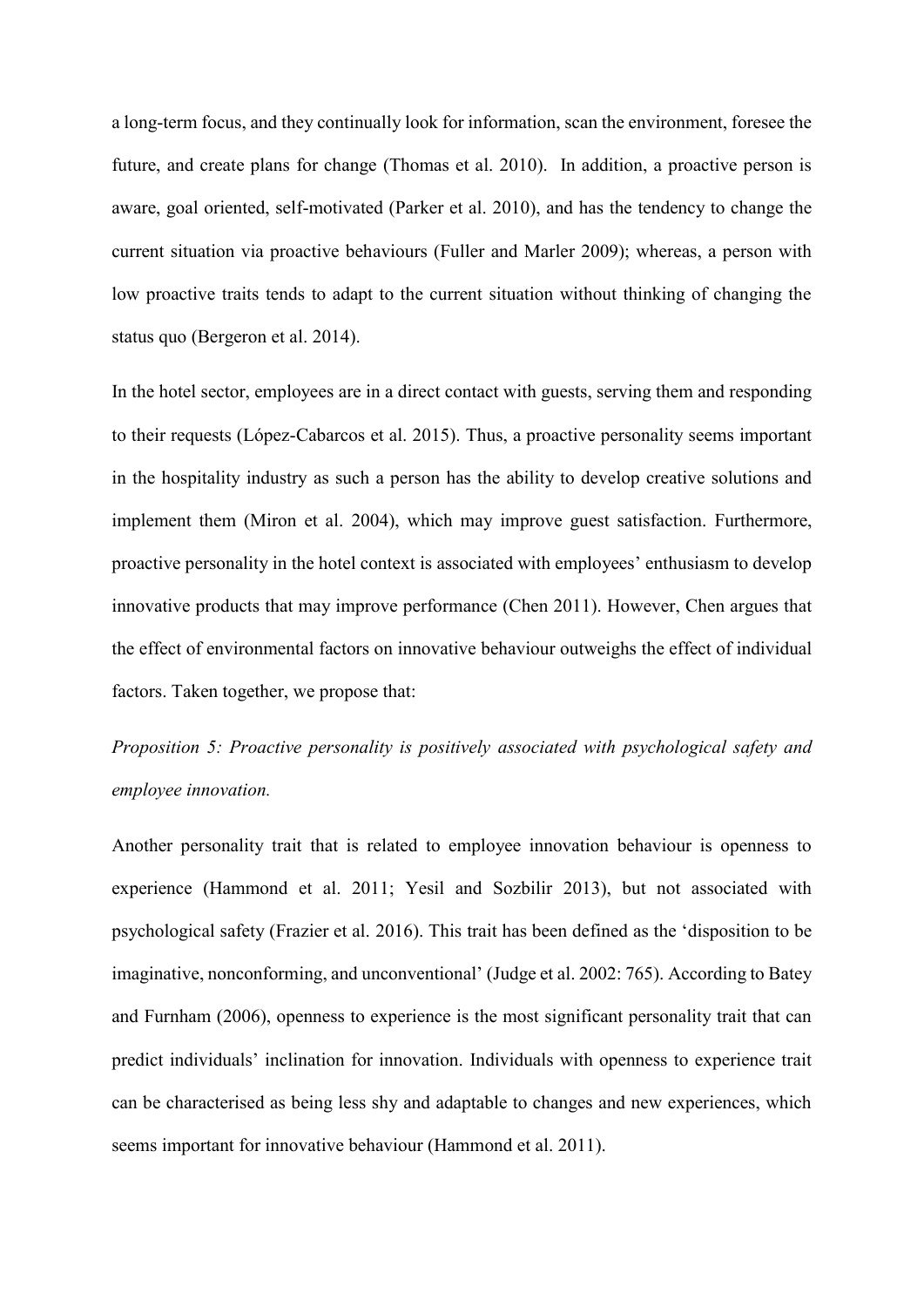Openness to experience tends to be the most popular personality trait that is related to innovation (Patterson 2009). In the hospitality industry, Yesil and Sozbilir (2013) conducted a study in the Turkish hotel sector to examine the relationship between five personality factors and employee innovation. The authors found that of all the personality traits, openness to experience had been found the only one that is positively associated with employee innovation. Thus, Yesil and Sozbilir explained that employees with openness to experience are more likely to engage in innovative behaviours in the hotel sector. Hence, we posit the following:

### *Proposition 6: Openness to experience trait is positively associated with employee innovation.*

Logically speaking, more challenges at a workplace can provoke uncertainty amongst employees, which contradicts psychological safety. However, it can be posited that challenges at work can promote innovative behaviour. A challenging job is where an individual perceive that his or her roles or tasks are challenging and also interesting, but not 'unduly overwhelming' (Hunter et al. 2007). Thus, a challenging job requires a variety of skills and behaviours and that can promote innovative behaviour (Hammond et al. 2011). Amabile (1988) provided a clear explanation for this issue by illustrating that a complex or a challenging job is often characterised by less routine and includes different activities and challenges, and that can encourage members to generate novel ideas to overcome such difficulties. Moreover, this kind of job often involves multiple aspects and that may encourage people to focus on different issues at one time and make innovation more required for this type of jobs than others (Oldham and Cummings 1996). Thus, challenges at the hospitality industry can encourage members to generate innovative ideas to overcome these challenges or problems. For example, a shrinkage in a hotel's market share, or reduction in occupancy rate will compel sales' and marketing members to develop innovative solutions to these issues. In sum, it can be proposed that: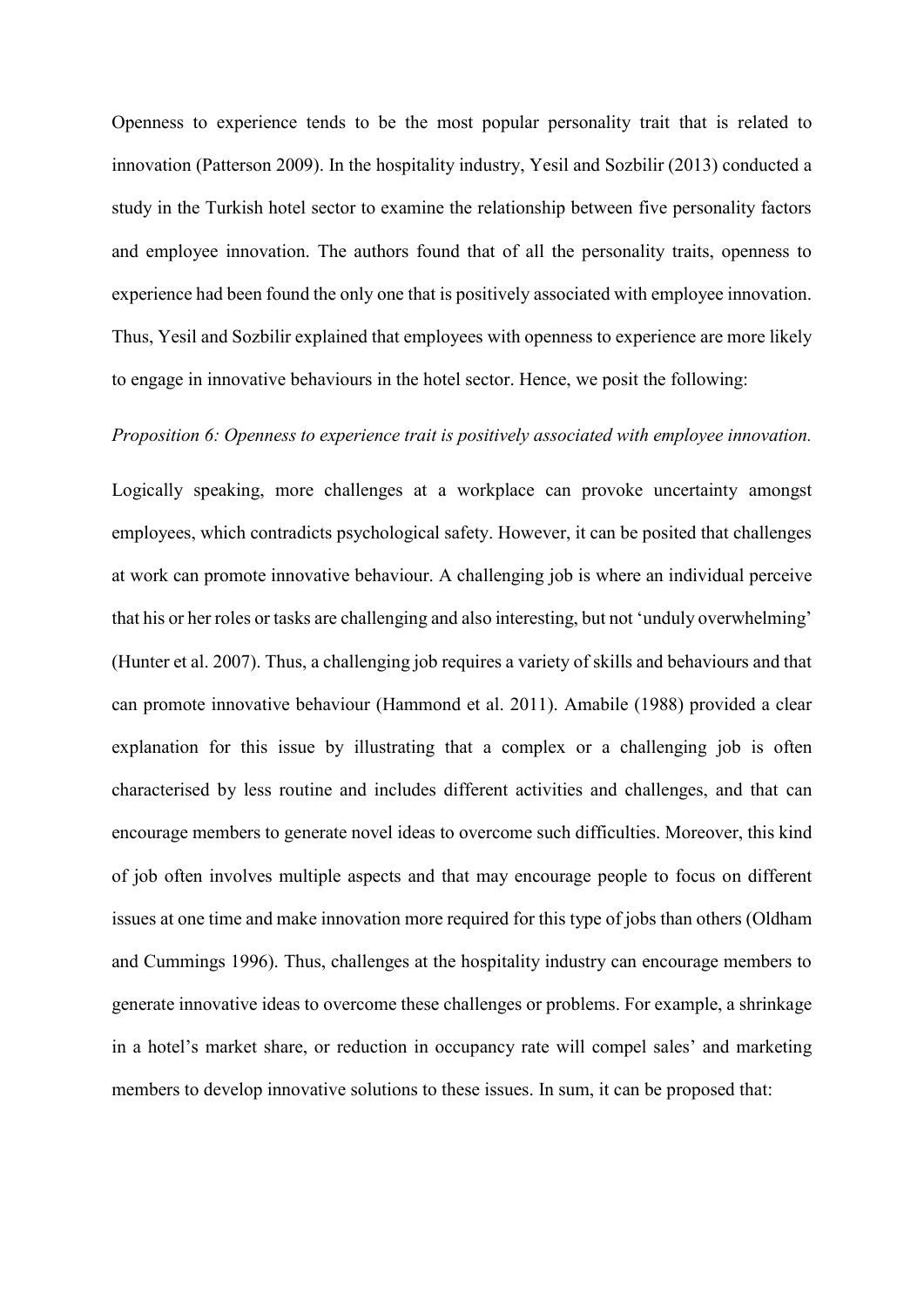## *Proposition 7: Challenges at work is positively associated with innovative behaviour in the hospitality industry.*

Since developing new ideas at work can involve interpersonal risk taking (Al-Ababneh 2015; Carmeli et al. 2009; Yuan and Woodman 2010), psychological safety is considered an essential element that can mitigate the risk associated with innovation and encourage people to engage in innovative behaviours (Vinarski-Peretz and Carmeli 2011). In fact, psychological safety alleviates individuals' uncertainty and the fear of being embarrassed or rejected for speaking their minds or developing new ideas (Edmondson and Lie 2014) and that can encourage employees to engage in innovative behaviours. Moreover, in a psychologically safe workplace, members can experiment to generate creative solutions without having a concern about negative repercussions (Frazier et al. 2016). Therefore, this study believes that individuals' perception of psychological safety in the hospitality sector is an essential factor to promote employees' innovative behaviour. Hence, we propose the following:

### *Proposition 8: Psychological safety is positively associated with employee innovation.*

Consequently, based on the above proposition the following conceptual model is proposed (Figure: 1.1). Variables such as top management support and motivation; high-quality relationships at work; job design characteristics such as autonomy, role clarity or expectation, challenges; and interpersonal factors such as proactive personality and openness to experience are all considered independent variables, whereas psychological safety works as a mediator, and employee innovation is the dependent variable.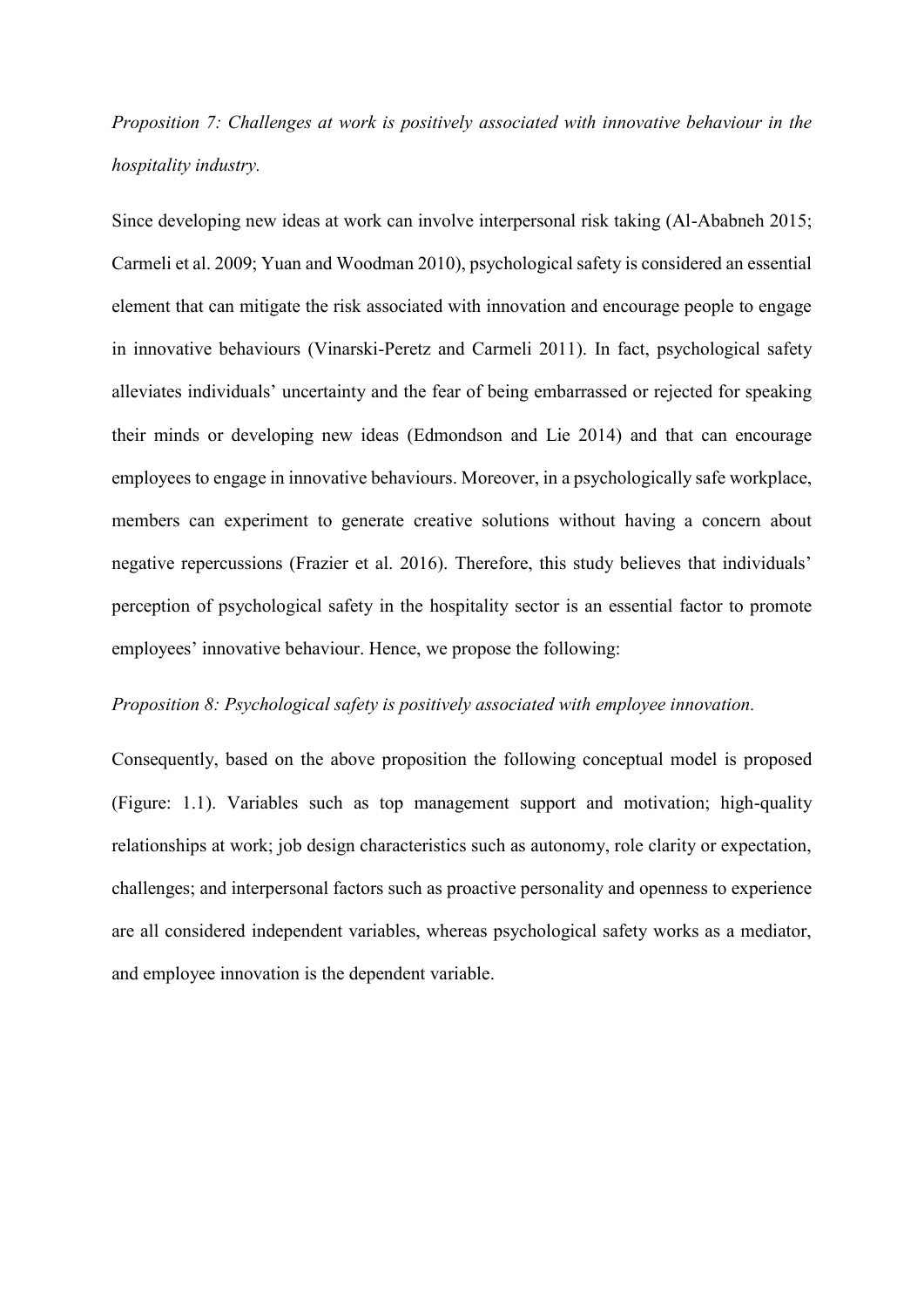

Figure 1.1: The proposed conceptual model

### **Conclusion**

Employee innovation is a crucial factor that can enhance hotels' operations, service quality, guests' retention and satisfaction, and overall performance. Nevertheless, what encourages employee innovation in the hospitality industry has received little attention from scholars. The proposed conceptual model focuses on the factors that can encourage innovative behaviour in the hospitality industry with a focus on the mediating role of psychological safety as an essential element to mitigate any interpersonal risk that might be associated with innovative behaviour. Thus, it is posited that management's support and motivation; a good relationship between employees and their supervisors and amongst co-workers themselves; giving employees a certain degree of autonomy to decide how to fulfil their tasks; providing a hotel's employees a clear explanation of their roles' expectation; and personality trait such as being proactive are all considered vital variables that can promote employee innovation in the hotel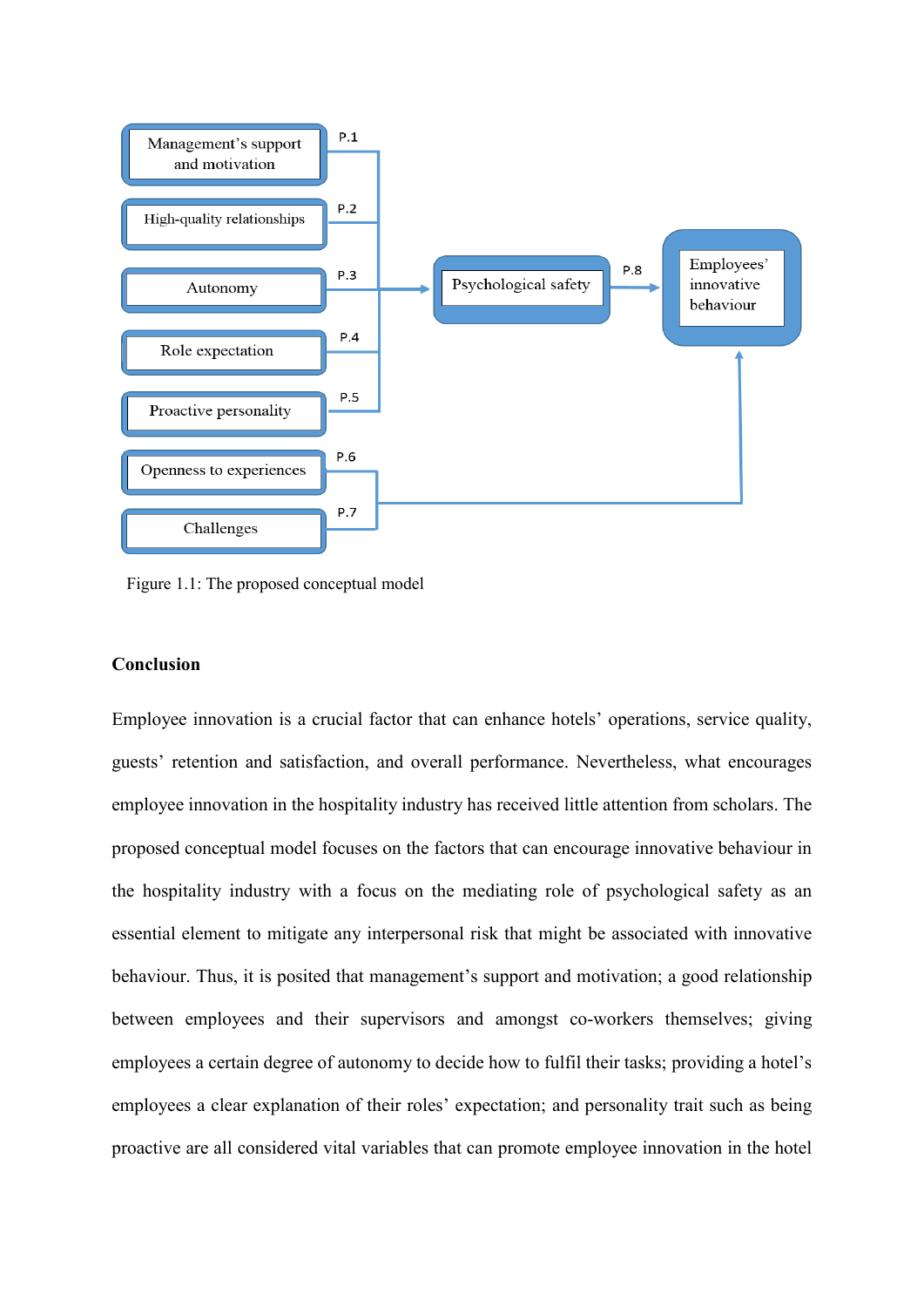industry with the mediating role of psychological safety. Therefore, we propose that these factors can make employees feel psychologically safe to engage in innovative behaviours in the hospitality businesses. Furthermore, openness to experience as a personality trait and challenges in the work settings are proposed to be elements positively associated with innovative behaviour in the hospitality industry. Knowledge and understanding of these factors can help hospitality businesses to cultivate and encourage the innovative behaviour amongst their employees, which can, in turn, enhance services quality and performance.

The conceptual model has been proposed based on a critical review of literature from past studies, with the majority of them having been conducted in a non-hospitality sector. This induces the need for further research to assure the validity of this model. By acknowledging that some of the proposed variables have several constructs (e.g. management support and motivation), exploratory study using interviews with head departments, supervisors, and employees in the hotel industry can help to refine and condense these constructs, and identify what constructs can encourage psychological safety and employee innovation most, from the participants' perspective, and, thus, the proposed model can be used to prompt further answers in the interviews. Furthermore, exploratory studies using interviews could add to the identification of alternative or additional variables that could be more relevant to the sector from both the management and employees' perspective that were not previously identified. Then, testing the identified variables and constructs through empirical research is essential to advance our knowledge and develop an increasingly stronger theoretical model on employee innovation in the context of the hospitality industry

### **References**

Al-Ababneh, M. M. (2015), 'Employees' service innovation behavior and new service development in four- and five-star hotels', *International Journal of Tourism & Hospitality Reviews*, 1(1) p. 13.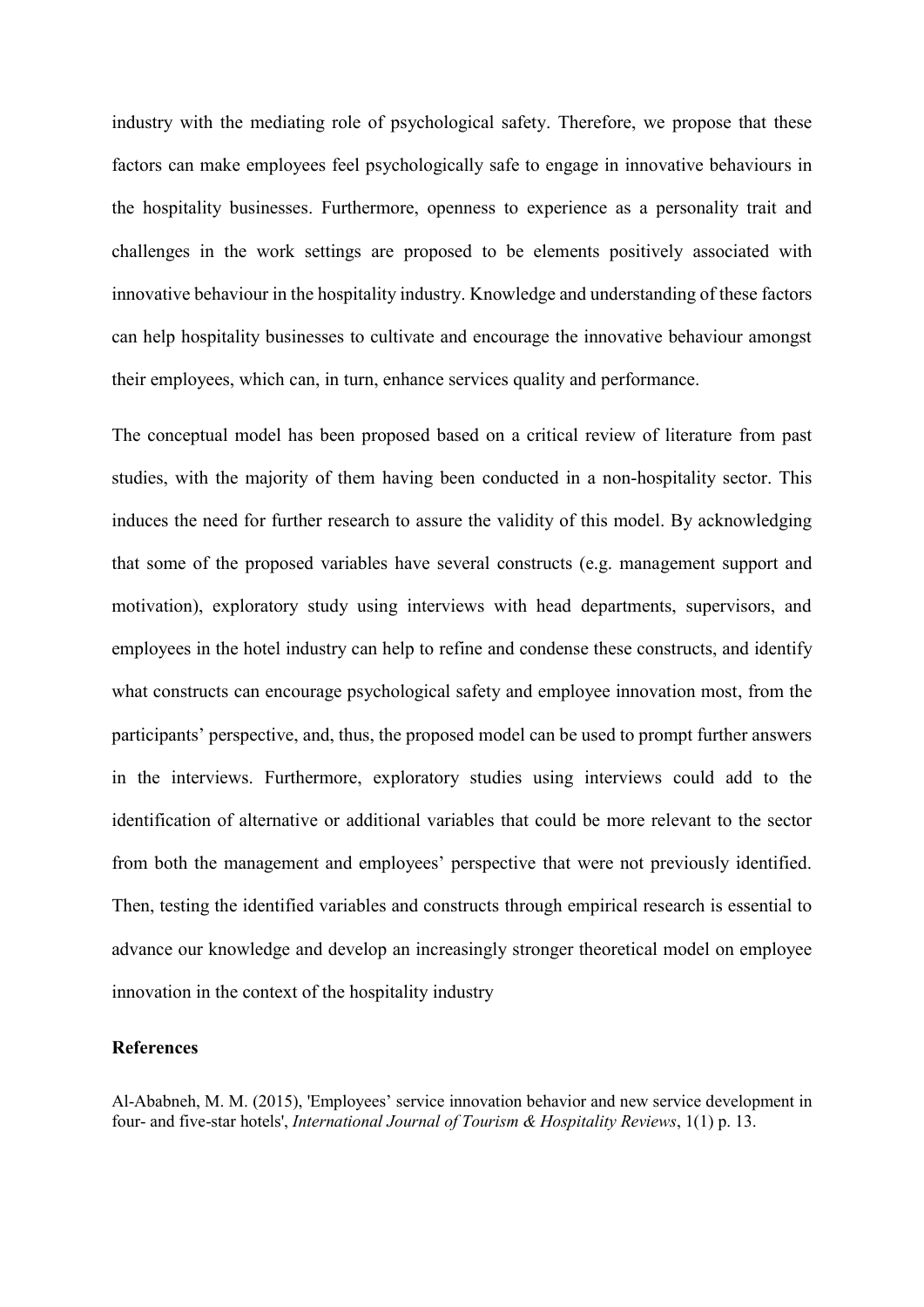Amabile, T. M. (1988), 'From individual creativity to organizational innovation', In K. Gronhaug and G. Kaufmann (ed.), Innovation: A Cross disciplinary Perspective, Oslo, Norway: Norwegian University Press.

Åmo, B. (2005), 'Employee innovation behaviour'. PhD thesis. Bodø Regional University, Norway.

Batey, M. and Furnham, A. (2006), 'Creativity, intelligence, and personality: A critical review of the scattered literature', *Genetic, Social, and General Psychology Monographs*, 132(4) pp. 355-429.

Bergeron, D. M., Schroeder, T. D. and Martinez, H. A. (2014), 'Proactive personality at work: Seeing more to do and doing more', *Journal of Business and Psychology*, 29(1) pp. 71-86.

Campo, S., M. Díaz, A. and J. Yagüe, M. (2014), 'Hotel innovation and performance in times of crisis', *International Journal of Contemporary Hospitality Management*, 26(8) pp. 1292-1311.

Carmeli, A. and Schaubroeck, J. (2007), 'The influence of leaders' and other referents' normative expectations on individual involvement in creative work', *The Leadership Quarterly*, 18(1) pp. 35-48.

Carmeli, A. and Gittell, J. H. (2009), 'High-quality relationships, psychological safety, and learning from failures in work organizations', *Journal of Organizational Behavior*, 30(6) pp. 709-729.

Carmeli, A. and Spreitzer, G. M. (2009), 'Trust, Connectivity, and Thriving: Implications for Innovative Behaviors at Work.' *The Journal of Creative Behaviour*, 43(3) pp. 169-191.

Carmeli, A., Sheaffer, Z., Binyamin, G., Reiter‐Palmon, R. and Shimoni, T. (2014), 'Transformational leadership and creative problem‐solving: The mediating role of psychological safety and reflexivity', *The Journal of Creative Behavior*, 48(2) pp. 115-135.

Chandrasekaran, A. and Mishra, A. (2012), 'Task design, team context, and psychological safety: An empirical analysis of R&D projects in high technology organizations', Production and Operations Management, 21(6) pp. 977-996.

Chang, S, Gong, Y & Shum, C (2011), 'Promoting innovation in hospitality companies through human resource management practices', *International Journal of Hospitality Management*, vol. 30, no. 4, pp. 812–818.

Chen, M. Wu and C. Chen, (2010), 'Employee's Personality Traits, Work Motivation and Innovative Behaviour in Marine Tourism Industry', *Journal of Service Science and Management*, Vol. 3 No. 2, 2010, pp. 198-205.

Chen, W.-J. (2011), 'Innovation in hotel services: Culture and personality', *International Journal of Hospitality Management*, 30(1) pp. 64-72.

Edmondson, A. (1999), 'Psychological safety and learning behavior in work teams', *Administrative Science Quarterly*, 44(2) pp. 350-383.

Edmondson, A. C. (2004), 'Psychological safety, trust, and learning in organizations: A group-level lens', In R.M. Kramer and K.S. Cook (ed.), *Trust and Distrust in Organizations: Dilemmas and approaches,* New York: Russell Sage Foundatio, pp.239–272.

Edmondson, A. C. and Lei, Z. (2014), 'Psychological safety: The history, renaissance, and future of an interpersonal construct', *Annual Review of Organizational Psychology and Organizational Behavior*, 1(1), pp. 23-43.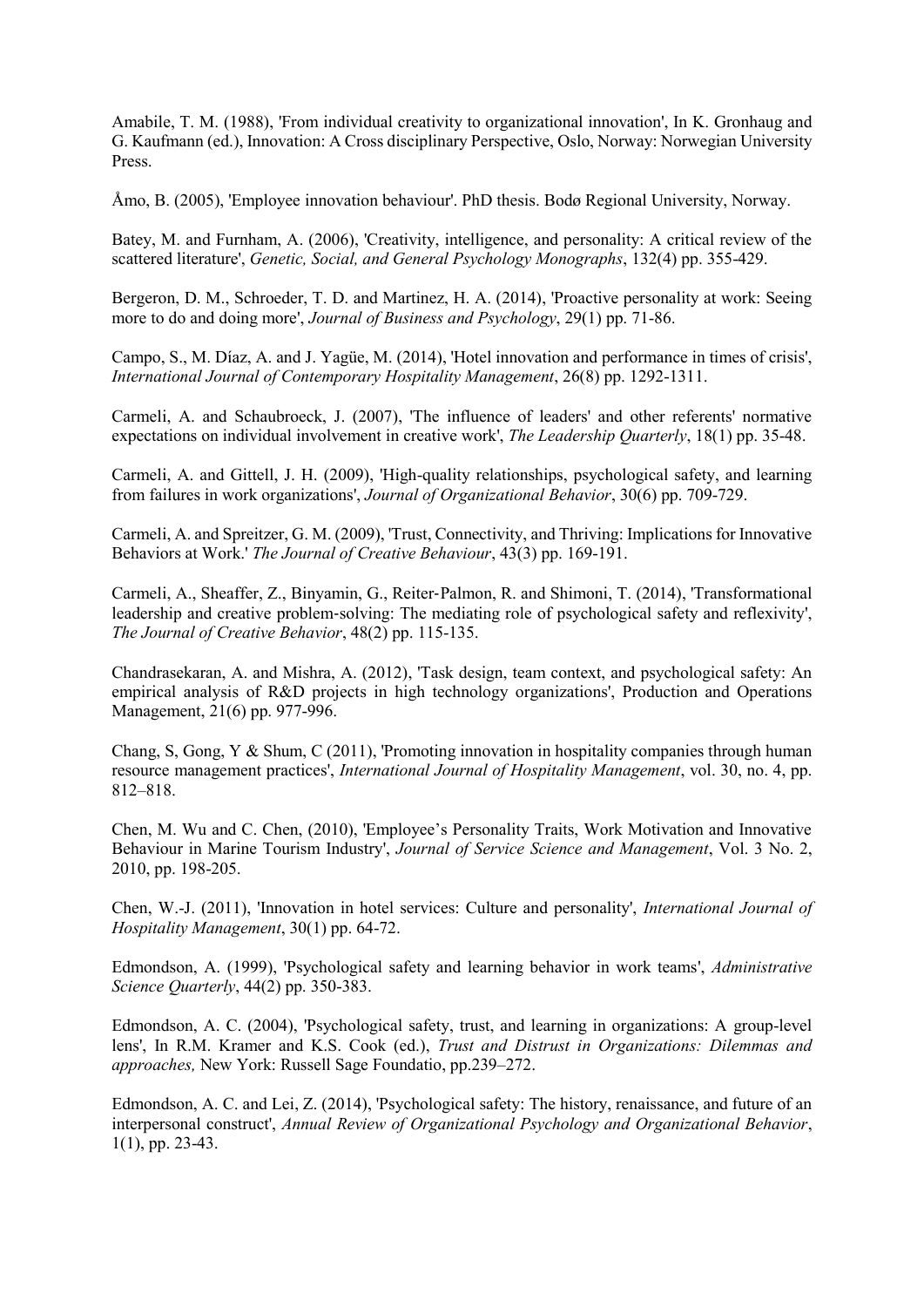Frazier, M. L., Fainshmidt, S., Klinger, R. L., Pezeshkan, A. and Vracheva, V. (2016), 'Psychological safety: A meta-analytic review and extension', *Personnel Psychology*, doi:10.1111/peps.12183.

Frese, M. and Keith, N. (2015), 'Action errors, error management, and learning in organizations', *Annual review of psychology*, 66 p. 661.

Fuller, B., & Marler, L. E. (2009), 'Change driven by nature: A meta-analytic review of the proactive personality literature', Journal of Vocational Behaviour, 75, 329–345.

Gilson, L. L. and Shalley, C. E. (2004), 'A little creativity goes a long way: An examination of teams' engagement in creative processes', *Journal of Management*, 30(4), 8, pp. 453-470.

Grissemann, U., Plank, A. and Brunner-Sperdin, A. (2013), 'Enhancing business performance of hotels: The role of innovation and customer orientation', *International Journal of Hospitality Management*, 33 pp. 347-356.

Hammond, M. M., Neff, N. L., Farr, J. L., Schwall, A. R. and Zhao, X. (2011), 'Predictors of Individuallevel Innovation at work: A meta-analysis', *Psychology of Aesthetics, Creativity, and the Arts*, 5(1) pp. 90-105.

Hunter, S. T., Bedell, K. E. and Mumford, M. D. (2007), 'Climate for creativity: A quantitative review', *Creativity Research Journal*, 19(1) pp. 69-90.

Janssen, O. (2000), 'Job demands, perceptions of effort-reward fairness and innovative work behaviour.' *Journal of Occupational and Organizational Psychology*, 73(3) pp. 287-302.

Janssen, O. (2005) 'The joint impact of perceived influence and supervisor supportiveness on employee innovative behaviour.' *Journal of Occupational and Organizational Psychology*, 78(4) pp. 573-579.

Judge, T. A., Bono, J. E., Ilies, R. and Gerhardt, M. W. (2002), 'Personality and leadership: A qualitative and quantitative review', *Journal of Applied Psychology*, 87(4) pp. 765-780.

Kahn, W. A. (1990), 'Psychological Conditions of Personal Engagement and Disengagement at Work', *The Academy of Management Journal*, 33(4) pp. 692-724.

Kark, R. and Carmeli, A. (2009), 'Alive and creating: The mediating role of vitality and aliveness in the relationship between psychological safety and creative work involvement', *Journal of Organizational Behavior*, 30(6) pp. 785-804.

Kattara, H & El-Said, O (2013), 'Innovation strategies: the implementation of creativity principles in Egyptian hotels.' *Tourism and Hospitality Research*, vol. 13, no. 3, pp. 140–148.

Ko, C. (2015), 'Exploring the motivators stimulating hotel employees' innovation', *Journal of Human Resource and Sustainability Studies*, 3 pp. 156-161.

Lee, L.-Y. and Tan, E. (2012), 'The influences of antecedents on employee creativity and employee performance: A meta-analytic review', *Interdisciplinary Journal of Contemporary Research In Business*, 4(2) p. 984.

Li, M. and Hsu, C. H. C. (2016), 'Linking customer-employee exchange and employee innovative behavior', *International Journal of Hospitality Management*, 56 pp. 87-97.

Li, M., Liu, Y., Liu, L. and Wang, Z. (2016), 'Proactive personality and innovative work behavior: The mediating effects of affective states and creative self-efficacy in teachers', *Current Psychology*. doi: 10.1007/s12144-016-9457-8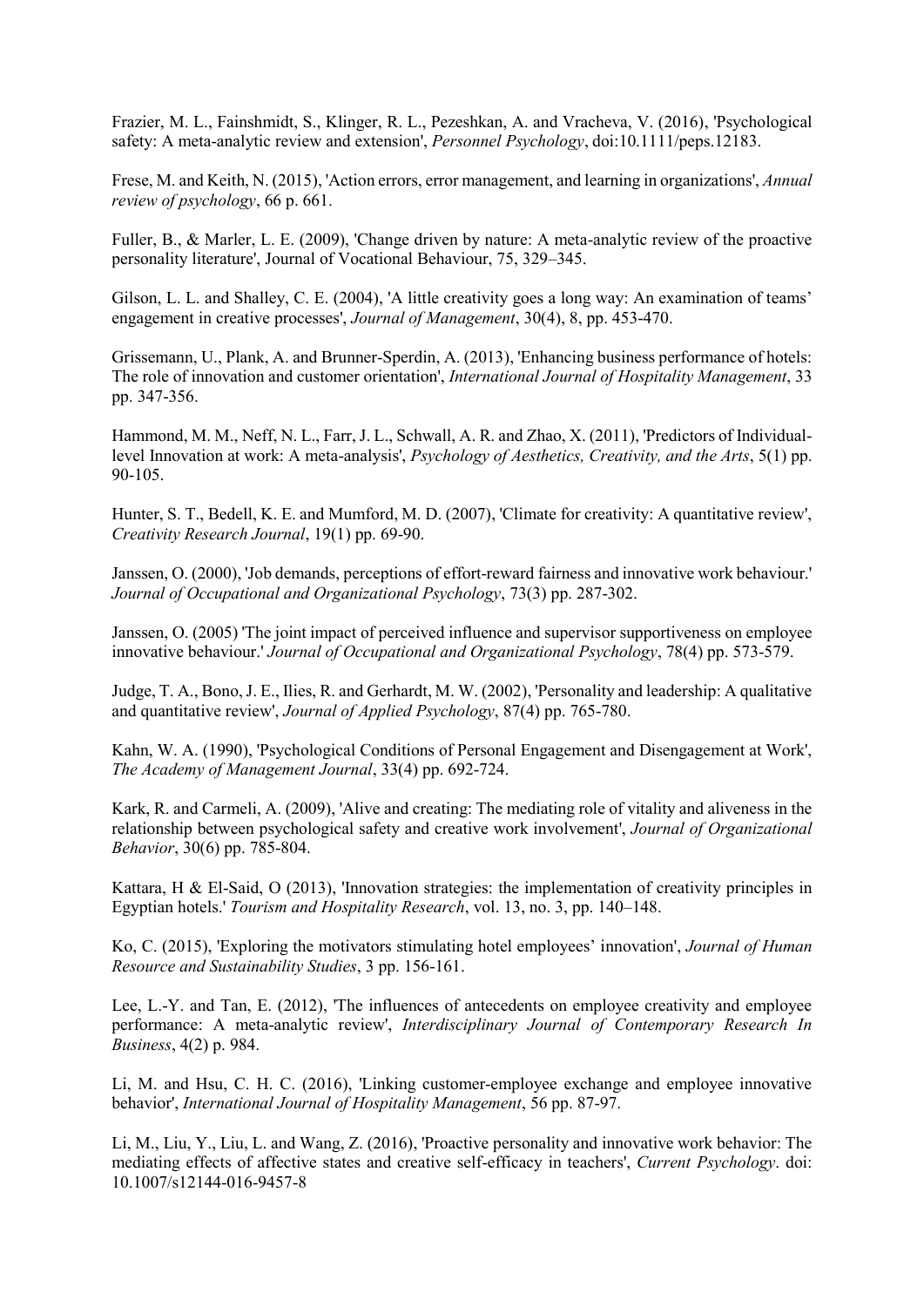Liu, W., Zhang, P., Liao, J., Hao, P. and Mao, J. (2016), 'Abusive supervision and employee creativity: The mediating role of psychological safety and organizational identification', *Management Decision*, 54(1) p. 130.

López-Cabarcos, M. Ã., Ana Isabel Machado-Lopes-Sampaio-de, P. and Vázquez-Rodríguez, P. (2015), 'Organizational justice and personal initiative, mediating role of affective commitment', *Journal of Service Theory and Practice*, 25(6) p. 854.

MartÍnez-Ros, E. and Orfila-Sintes, F. (2009), 'Innovation activity in the hotel industry.' Technovation, 29(9) pp. 632-641.

Miron, E., Erez, M. and Naveh, E. (2004), 'Do Personal characteristics and cultural values that promote innovation, quality, and efficiency compete or complement each other?', *Journal of Organizational Behavior*, 25(2) pp. 175-199.

Muna Ibrahim, G. A. and Zhang, P. (2015), 'The effect of managerial consultation on voice futility with organizational justice as moderator: Mediationg role of psychological safety', *European Scientific Journal*, 11(35)

Oldham, G. R. and Cummings, A. (1996), 'Employee creativity: Personal and contextual factors at work', *The Academy of Management Journal*, 39(3) pp. 607-634.

Orfila-Sintes, F. and Mattsson, J. (2009), 'Innovation behavior in the hotel industry', *Omega*, 37(2) pp. 380-394.

Ottenbacher, M. and Gnoth, J. (2005), 'How to develop successful hospitality innovation', *Cornell Hotel and Restaurant Administration Quarterly*, 46(2) pp. 205-222.

Ottenbacher, M. C. (2007), 'Innovation management in the hospitality industry: Different strategies for achieving success', *Journal of Hospitality and Tourism Research*, 31(4) pp. 431-454.

Parker, S. K., Bindl, U. K. and Strauss, K. (2010), 'Making things happen: A model of proactive motivation', *Journal of Management*, 36(4) pp. 827-856.

Patterso, F., Kerrin, M., and Gatto-Roissard, G. ,(2009), 'Characteristics and behaviours of innovative people in organisations', Literature Review prepared for the NESTA Policy & Research Unit, London: NESTA, 1-63

Pivcevic, S., and Petric. L. (2011), 'Empirical evidence on innovation activity in tourism – The hotel sector perspective', The Business Review, Cambridge, 17, 1, p. 142-148.

Shalley, C. E., Zhou, J. and Oldham, G. R. (2004), 'The Effects of Personal and Contextual Characteristics on Creativity: Where Should We Go from Here?' *Journal of Management*, 30(6) pp. 933-958.

Sarri, K. K., Bakouros, I. L. and Petridou, E. (2010), 'Entrepreneur training for creativity and innovation', *Journal of European Industrial Training*, 34(3) pp. 270-288.

Scott, S. G. and Bruce, R. A. (1994), 'Determinants of innovative behavior: A path model of individual innovation in the workplace', *The Academy of Management Journal*, 37(3) pp. 580-607.

Seibert, S. E., Kraimer, M. L. and Crant, J. M. (2001), 'What do proactive people do? A longitudinal model linking proactive personality and career success', *Personnel Psychology*, 54(4) pp. 845-874.